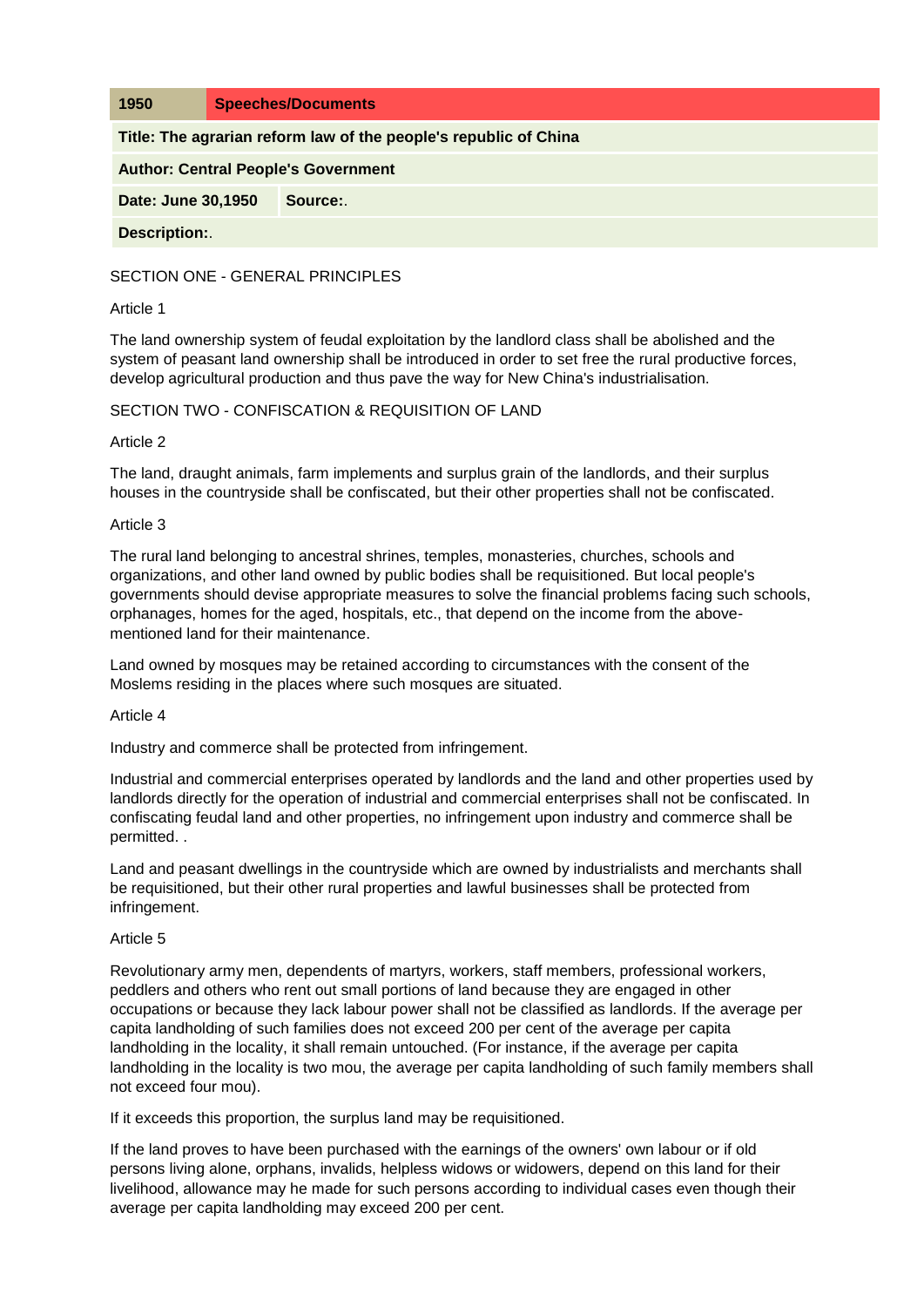# Article 6

Land owned by rich peasants and cultivated by themselves or by hired labour and their other properties shall be protected from infringement.

Small portions of land rented out by rich peasants shall remain untouched. But in certain special areas, the land rented out by rich peasants may be requisitioned in part or in whole with the approval of the people's governments at provincial level or above.

If the portions of land rented out by rich peasants of a semi-landlord type exceed in size the land tilled by themselves and by their hired labour the land rented out should be requisitioned.

The land let out by rich peasants should be balanced against the land which they themselves rent for their own use.

### Article 7

Land and other properties of the middle peasants (including well-to-do middle peasants) shall be protected from infringement.

# Article 8

Transfer or dispersal after the liberation of the locality by sale, mortgage, gift or any other means, of any land which should be confiscated or requisitioned according to this Law shall be declared null and void. Such land should be included in the land to be redistributed. But if peasants who bought such land or took mortgages on such land will thereby suffer any considerable loss, measures should be worked out for proper compensation.

# Article 9

The legal definition of landlords, rich peasants, middle peasants, poor peasants, farm labourers and other component classes of rural society will be dealt with separately.

# SECTION THREE - DISTRIBUTION OF LAMP

### Article 10

All land and other means of production thus confiscated and requisitioned, with the exception of those to be nationalized as stipulated in this Law, shall be taken over by the 'hsiang' peasants' association for unified, equitable and rational distribution to poverty-stricken peasants who have little or no land and who lack other means of production. Landlords shall be given an equal share so that they can make their living by their own labour and thus reform themselves through labour.

### Article 11

Land shall be distributed by taking 'hsiang' or an administrative village corresponding to a 'hsiang" as a single unit. Land shall be distributed in a unified maimer according to the population therein, based upon the principle of allotting the land to its present tiller and making necessary readjustment in landholdings by taking .into consideration the amount, quality and location of the land. However, 'chu^or county peasants' associations may make certain necessary adjustments between various 'hsiang' or administrative villages corresponding to a 'hsiang'. In areas of extensive territory arid sparse population, for convenience in cultivation, the unit for land distribution may be smaller and below the level of the 'hsiang'. The land lying across the boundary of two 'hsiang' shall be allocated for distribution to the 'hsiang' where the actual tillers reside.

### Article 12

Under the principle of allotting land to the present tiller, land owned by the tiller shall not be drawn upon for distribution during land distribution. When rented land is drawn upon for distribution, proper consideration should be given to the present tiller. The land he acquires through land distribution plus his own landholding (if he has land) shall be slightly and suitably more than the landholding, after distribution, of the peasants who had little or no land. The principle in this connection should be that the present tiller should retain the approximate average per capita landholding in the locality.

Article 13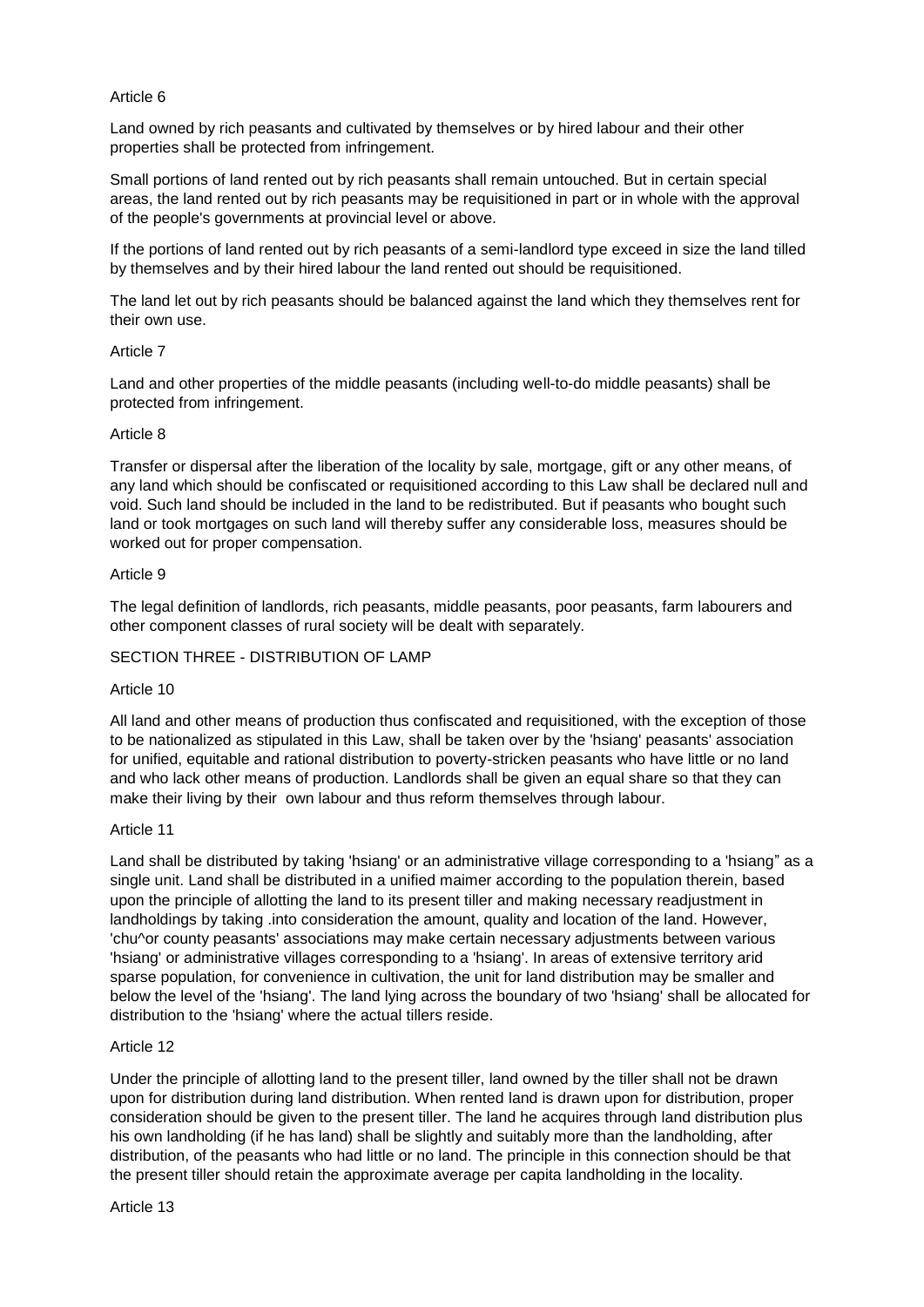If the tiller possesses the surface rights of the land he rents, a portion of land equivalent to the price of the surface rights in that locality shall be reserved for him if the land is drawn upon for distribution.

Article 14

During land distribution, certain special problems concerning the landless and land-poor population shall be settled as follows

(a) An impoverished peasant family of one or two members who are able to work may be given more land than the allotment for one or two persons, provided the land conditions in the 'hsiang' permit.

(b) Rural handicraftsmen, pedlars, professional workers and their dependents should be given a

certain amount of land and other means of production according to individual cases. But if the earnings from their occupations are sufficient to regularly maintain their dependents no land shall be allotted to them.

(c) If their homes axe in the countryside, martyrs' families (the martyr himself can be counted as a member of the family), officers, men, wounded and demobilised servicemen of the People's Liberation Army, functionaries of the People's Government and people's organisations as well as their families (including those who travel with the Army) shall be given land and other means of production equal to those allotted to the peasants. But in the case of the functionaries of the People's Government and people's organisations, less land or none may be allotted according to the amount of their salaries and other income, and the degree to which they are able to support their dependents.

(d) If local residents take, up occupations elsewhere, their dependents still living in the village should be given land and other means of production according to individual cases. But if the income of such persons from their occupations is adequate to regularly maintain their dependents no land need be allotted to them.

(e) Monks, nuns, Taoists, priests and Akhungs should be given shares of land and other means of production equal to those of the peasants if they have no other means of making a living and are able and willing to engage in agricultural work.

(f) Unemployed workers and their dependents who return to the countryside with certificates from municipal governments or trade unions should be given shares of land and other means of production equal to those of the peasants if they want land and are able to engage in agricultural work and if local land conditions permit.

(g) Landlords who have returned after running away, persons who once worked for the enemy but have returned to the countryside, and the families of such persons, should be given shares of land and other means of production equal to those of the peasants, provided they are able and willing to earn a living by agricultural work.

(h) No land shall be given to those residing in the countryside whom the People's Government has ascertained to be collaborationists, traitors, war criminals, counter-revolutionaries who have committed extremely grave crimes, or criminals who have persistently sabotaged agrarian reform. Members of their families, who have not participated in their criminal acts and have no other occupation with which to make \* a living and who are able and willing to take up agricultural work, should be given the same shares of land and other means of production as those of the peasants. During land distribution, each 'hsiang' may reserve a small amount of land, in accordance with the local land conditions, for cultivation by natives of the 'hsiang" who have gone or fled away, whose whereabouts are unknown but who may return, or for use in adjusting land in the 'hsiang'. The land thus reserved shall be temporarily placed under the administration of the 'hsiang' people's government and rented to peasants for cultivation. However, the total amount of land reserved for this purpose must not exceed one per cent of all land in the 'hsiang'.

# Article 15

During land distribution, the people's governments at or above the county level may, in accordance with the local land conditions, set apart a certain amount of land to be nationalised and used for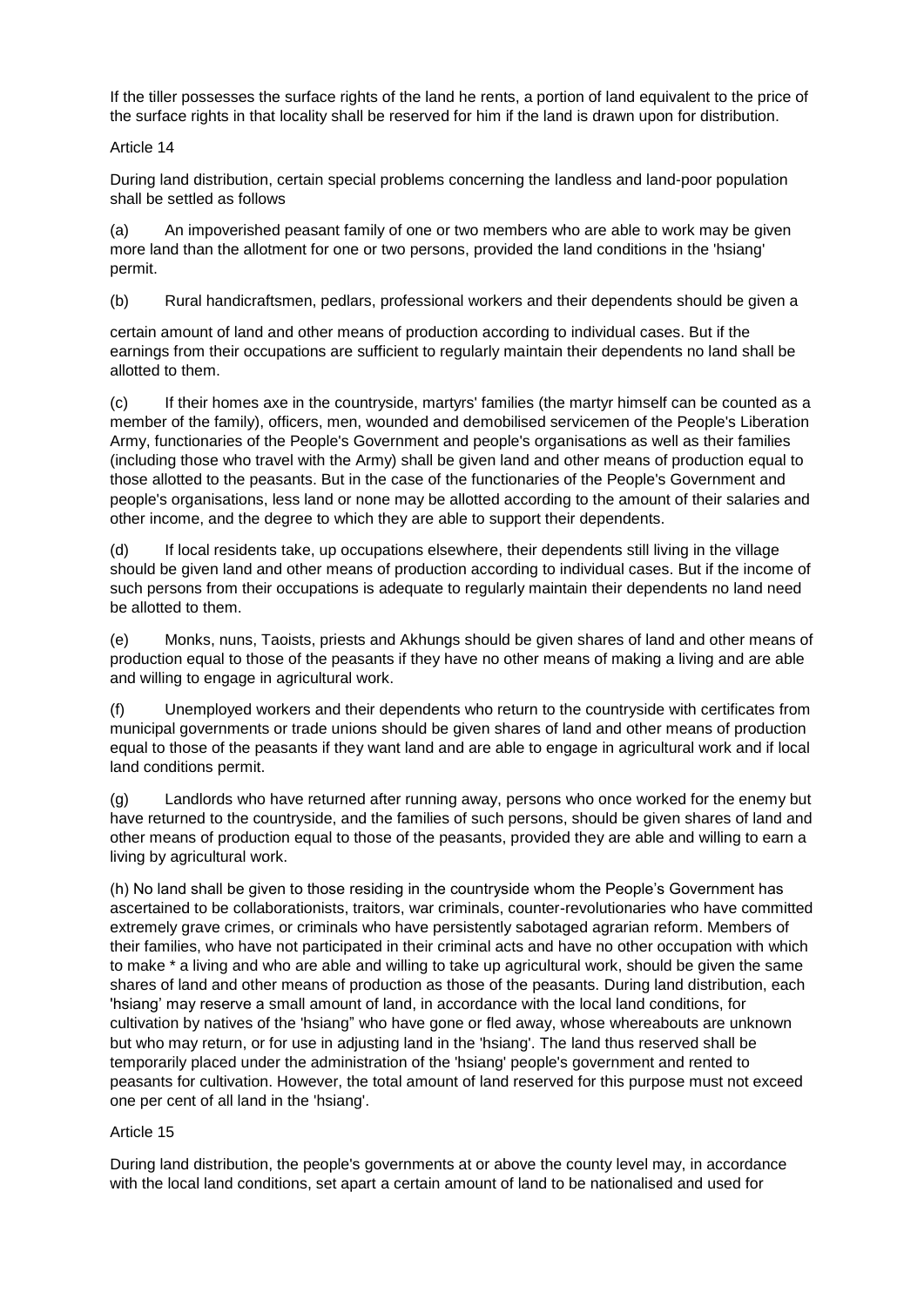establishing experimental farms for one or more counties ox model State farms. Prior to the establishment of such farms, the land may be rented to peasants for cultivation.

SECTION FOUR - TREATMENT OF SPECIAL LAWS

# PROBLEMS

# Article 16

Confiscated and requisitioned woods, fish ponds, tea groves, tung oil plantations, mulberry fields, bamboo groves, orchards, reed lands, wasteland and other distributable land should be calculated in terms of ordinary land at an appropriate ratio and distributed in a unified way.

In the interests of production, these tracts of land should first be allotted as far as possible to the peasants who have hitherto utilised them. Persons receiving this kind of land may be given little or no ordinary arable land. If this kind of distribution is detrimental to production, the land may be operated by the local people's governments in a proper manner and under democratic management in conformity with established customs.

# Article 17

Confiscated and requisitioned irrigation works, such as dams and ponds, if they are distributable, should be distributed together with the fields. If it is not convenient to distribute them, they should be democratically managed by the local people's governments in conformity with established customs,

### Article 18

All large forests, large water conservancy works, large expanses of wasteland, large uncultivated hillsides, big salt fields and mines as well as lakes, marshes, rivers and ports must be nationalised and be managed and operated by the People's Government, Those in which private capital has been invested and which have so far been privately managed shall continue to be operated by the existing management, according to the decrees promulgated by the People's Government.

### Article 19

The farms, seedling nurseries and experimental farms that are cultivated with machinery or other modem equipment, and the large bamboo groves, large orchards, large tea groves, large tung oil plantations, large mulberry fields and large pastures - where technique is essential - shall continue to be operated by their existing managements, and should not be dispersed. But if such land is owned by landlords, it may be nationalised with the approval of the people's governments at provincial level or above.

### Article 20

In the course of the fconfiscation and requisition of land, all graveyards and woods therein must remain intact.

### Article 21

Scenic spots, historical relics and places of historical interest should receive proper protection. Ancestral shrines, temples, monasteries, churches and other public buildings and landlords' houses should not be damaged. Surplus houses of landlords in the countryside which are not suitable for the use of peasants may be placed under the management of the local people\*s governments and be used for public purposes.

### Article 22

Wasteland reclaimed after the liberation should not be confiscated during land distribution and should continue to be tilled by those who reclaimed it. It should not be included in the amount of land for distribution,

Article 23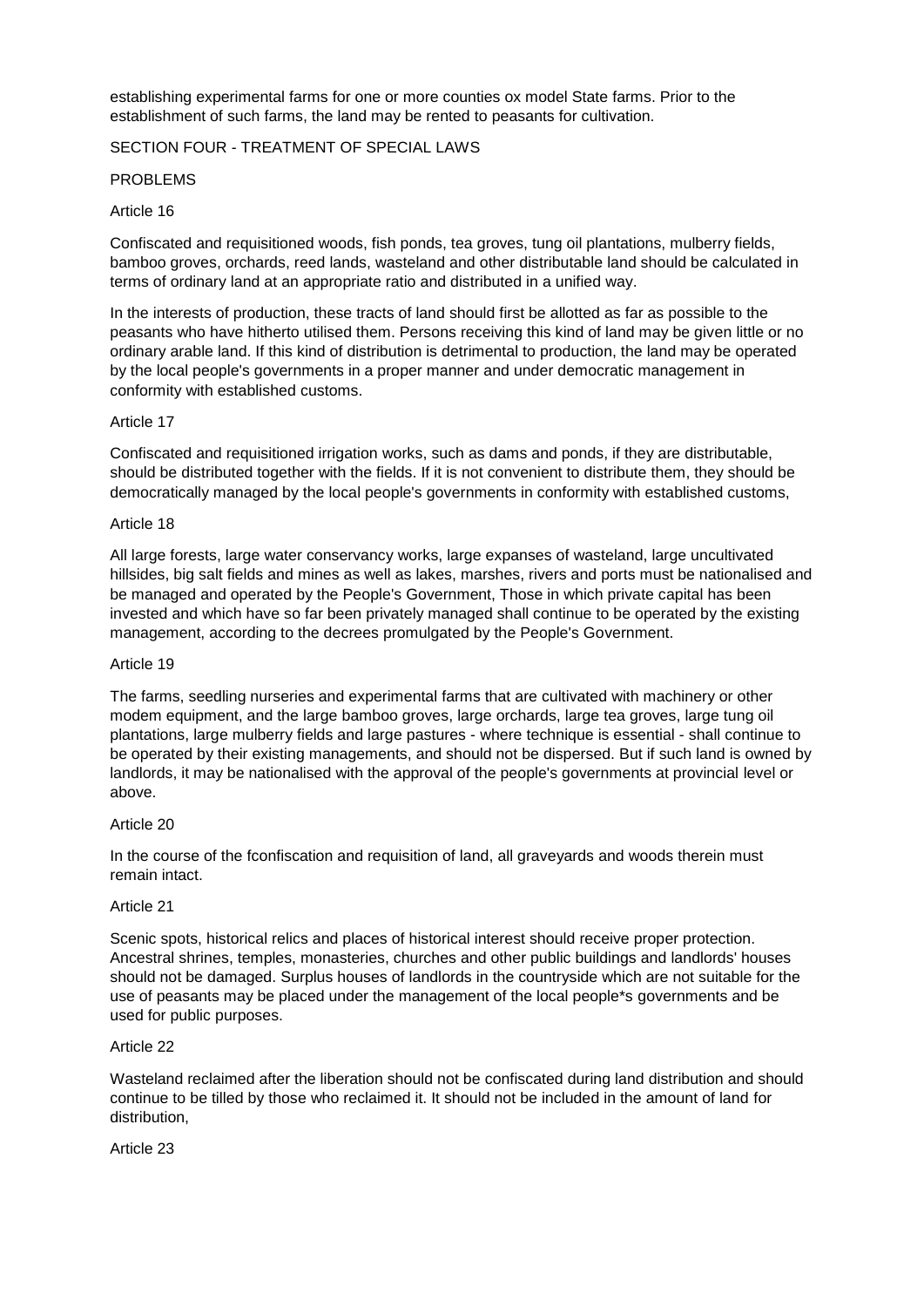Small amount of land, the proceeds from which are essential for the upkeep of bridges, lanes, wayside tea pavilions, free ferries and other public facilities in rural areas may remain intact according to established customs,

# Article 24

Land and houses owned by overseas Chinese should be dealt with in accordance with appropriate measures to be determined by the people's governments (or military and administrative committees] of the various Greater Administrative Areas or by provincial people's governments on the principle of having regard for the interests of overseas Chinese and in keeping with the general principles of this Law.

# Article 25

Sandy and shoaly land owned by landlords or public bodies should be nationalised and handled in accordance with appropriate measures to be determined by the people's governments at provincial level or above.

# Article 26

Land bordering railways, highways, river banks and river dykes that is needed for their protection or land occupied by airfields, harbours and fortifications should not be distributed. The sites of projected railways, highways, waterways and airfields whose date of construction has been fixed shall be reserved with the approval of the people's governments at provincial level or above.

# Article 27

Private persons managing land owned by the State shall not rent it out, sell it or leave it untended. If the private operators no longer need the land, they must return it to the State.

# SECTION FIVE - ORGANISATIONS § METHODS FOR CARRYING OUT AGRARIAN REFORM

# Article 28

In order to strengthen the leadership of the people's governments in the work of agrarian reform, the people's governments at county level or above should, at the time of agrarian reform, organise agrarian reform committees to be composed of persons elected by people's representative conferences or persons appointed by the people's governments of a higher level. These committees are responsible for directing and handling all matters concerning agrarian reform

### Article 29

'Hsiang' and village peasant meetings, peasant representative conferences and committees of peasants' associations elected at such conferences, the peasant congresses at 'chu', county and provincial levels and committees of peasants' associations elected at such congresses are the legal executive organisations for reforming the agrarian system.

### Article 30

After agrarian reform is completed, the People's Government shall issue title deeds and shall recognise the right of all land owners to manage, buy, sell or rent out land freely. All land contracts made before the refom of the agrarian system shall be null and void.

### Article 31

The determination of class status shall be carried out according to the decisions on class differentiation in the countryside issued by the Central People's Government. It shall be determined by democratic estimation and decision at the village peasant meetings and peasant representative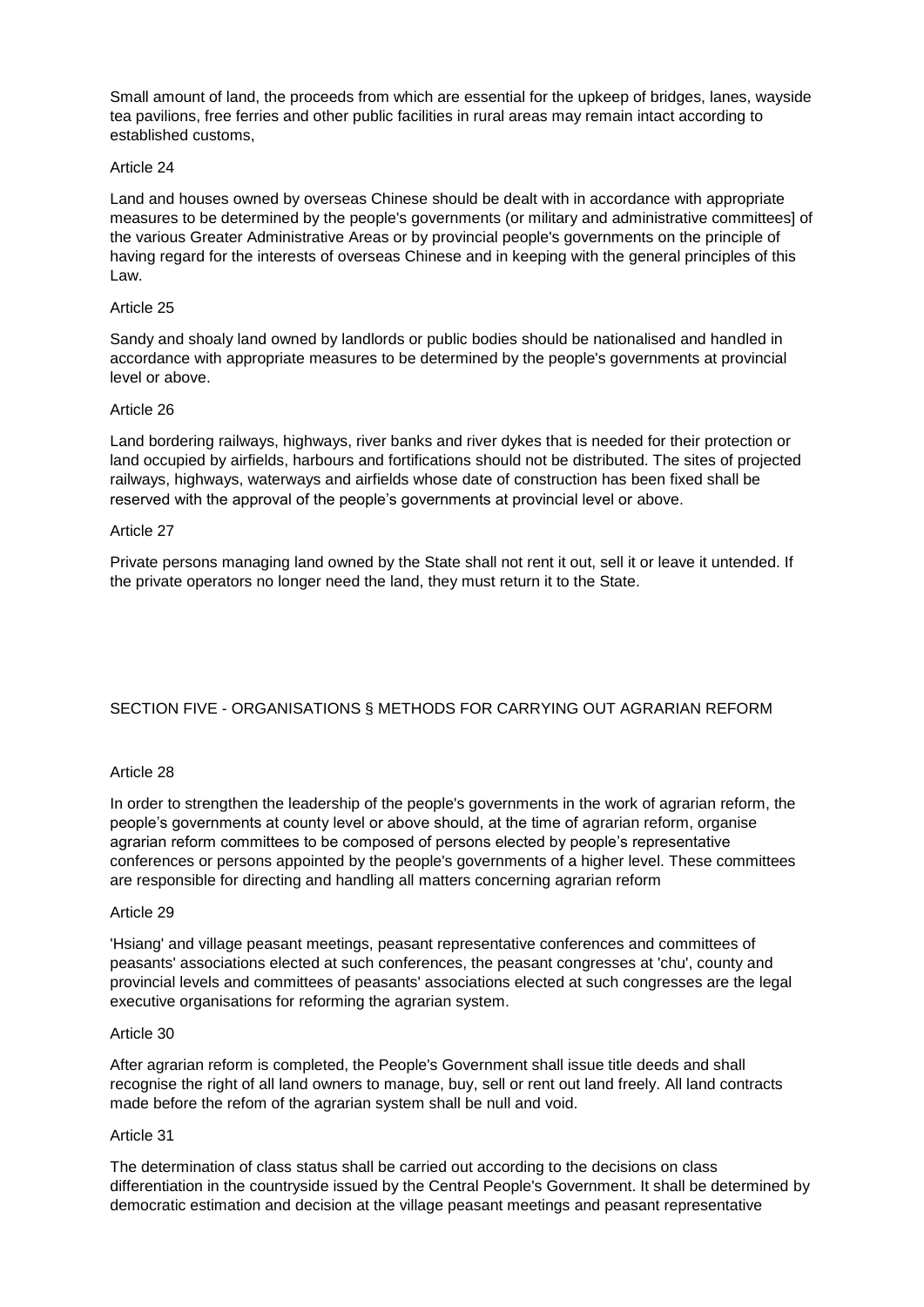conferences under the leadership of the village people's governments, by the method of selfassessment and public discussion. If any person concerned is not a member of a peasants' association, he should nevertheless, be invited to participate in the estimation and decision at the meetings and be allowed to argue his case.

The estimation and decision must be reported to the 'chu' people's government for ratification. If any person concerned, or any other person, does not agree with the result, he may within 15 days after the announcement of such ratification lodge an appeal with the county people's tribunal, which shall pass judgement and carry it into effect.

# Article 32

In the course of agrarian reform a people's tribunal shall be set up in every county to ensure that it is carried out, The tribunal shall travel to different places, to try and punish, according to law, the hated despotic elements who have committed heinous crimes, whom the masses of the people demand to be brought to justice, and all such persons who resist or violate the provisions of the Agrarian Reform Law and decrees. Indiscriminate arrest, beating or killing of people, corporal punishment and the like are strictly forbidden.

The regulations governing the organisation of the people's tribunal will be enacted separately,

# Article 35

To maintain order during agrarian reform and to protect the people's property, it is strictly prohibited to slaughter draught animals or fell trees without authorisation, let land lie untended, and destroy farm implements, irrigation works, buildings, crops or the like. Offenders shall be tried and punished by the people's tribunal.

### Article 34

To ensure that all agrarian reform measures conform to the interests and wishes of the overwhelming majority of the people, the people's governments at all levels shall be responsible for effectively safeguarding the democratic rights of the people. The peasants and their representatives shall have the right to freely criticize and impeach functionaries of any sphere or level at all meetings. Anyone who infringes on these rights shall be punished according to law.

# SECTION SIX - BY-LAWS

### Article 35

This Law shall apply to the rural areas in general, but not the areas in the vicinity of big cities for which agrarian reform regulations will be formulated separately. The big cities referred to in this article shall be determined by the people's governments (or military and administrative committees) of the Greater Administrative Areas according to the circumstances of the cities.

### Article 36

This Law shall not apply to areas inhabited by national minorities.

But in areas where the 'Han' nationality is in the majority, scattered inhabitants of national minorities shall be treated in the same way under this Law as the people of 'Han1 nationality during the agrarian reform in those localities.

### Article 37

This Law shall not apply to areas where agrarian reform has in the main been completed.

### Article 38

All areas which begin agrarian reform after the promulgation of this Law, with the exception of the areas referred to in Articles 35, 36 and 37 of this Law, shall proceed in accordance with this Law. The time for starting agrarian reform in various places shall be regulated by decree and made public by the people's governments [ox military and administrative committees) of the Greater Administrative Areas and provincial people's governments.